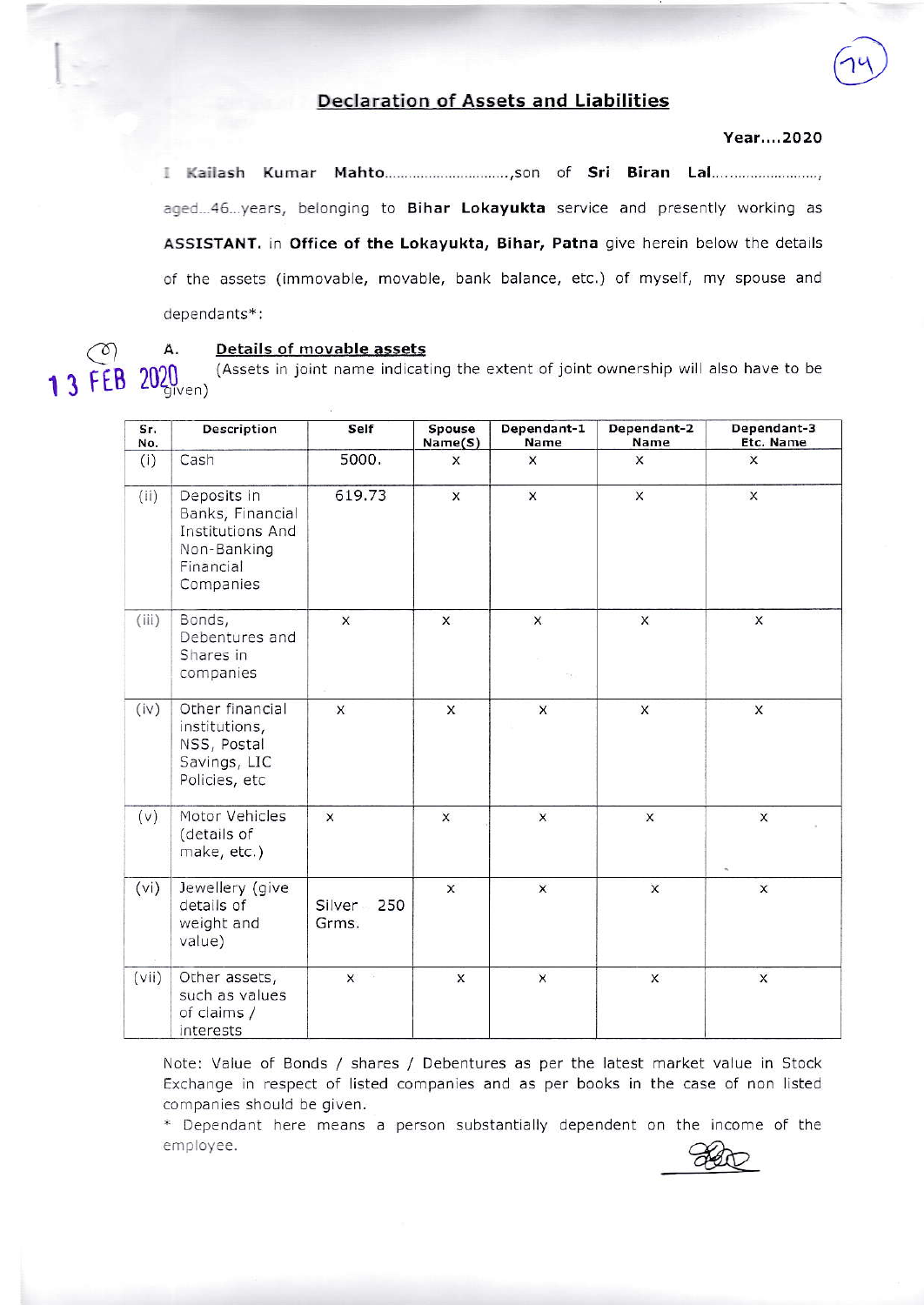## Details of Immovable assets 区.

[Note: Properties in joint ownership indicating the extent of joint ownership will to he indicated]

| Sr.<br>No. | <b>SISO HAVE TO DE INDICATED</b><br>Description                                                                                                                            | Self                                                                              | Spouse<br>Name(S)         | Dependant-<br>1<br>Name | Dependant-<br>$\overline{2}$<br>Name | Dependant-3<br>Etc. Name |
|------------|----------------------------------------------------------------------------------------------------------------------------------------------------------------------------|-----------------------------------------------------------------------------------|---------------------------|-------------------------|--------------------------------------|--------------------------|
| (i)        | Agricultural Land<br>- Location(s)<br>- Survey<br>number(s)<br>- Extent (Total<br>measurement)<br>-Current market<br>value                                                 | $\times$                                                                          | X                         | X                       | X                                    | $\mathsf{x}$             |
| (ii)       | Non-Agricultural<br>Land<br>- Location(s)<br>- Survey<br>number(s)<br>- Extent (Total<br>measurement)<br>-Current market                                                   | 2.8125<br>in<br>Dismil<br>Suitha,<br>Phulwarisarif,<br>Patna.                     | $\boldsymbol{\mathsf{x}}$ | $\times$                | X                                    | X                        |
| (iii)      | value<br><b>Buildings</b><br>(Commercial and<br>residential)<br>Location(s)<br>- Survey /door<br>number(s)<br>- Extent (Total<br>measurement)<br>- Current market<br>value | Sq.fit<br>1100<br>in<br><b>Building</b><br>Bahadur<br>Gunj,<br>Kishangunj         | $\mathsf{x}$              | X                       | $\times$                             | X                        |
| (iv)       | Houses /<br>Apartments, etc.<br>- Location(s)<br>- Survey /door<br>number(s)<br>- Extent (Total<br>measurement)<br>- Current market<br>value                               | Paternal<br>in<br>house<br>Rahman<br>Gunj,<br>Kishangunj,<br>26<br>Area<br>dismil | X                         | X                       | $\times$                             | X                        |
| (v)        | Others (such as<br>interest in<br>property)                                                                                                                                | X                                                                                 | X                         | X                       | $\mathsf{x}$                         | X.<br>W)                 |

(2) I give herein below the details of my liabilities / overdues to public financial institutions and government dues:-

[Note: Please give separate details for each item]

| Sr.<br>No. | $NOC$ . Picase give separate assembly<br>Description                                                                      | Name & address of Bank /<br>Financial Institutions(s) /<br>Department (s) | Amount outstanding as<br>on-01-02-2020 |  |  |
|------------|---------------------------------------------------------------------------------------------------------------------------|---------------------------------------------------------------------------|----------------------------------------|--|--|
| (a)        | (i) Loans from Banks                                                                                                      | India,<br>Of<br>Bank<br>State<br>750,000/-                                | 5,36,388.58.                           |  |  |
|            | (ii) Loans from financial<br>institutions<br>(iii) Government Dues:<br>(a) dues to departments<br>dealing with government | House Building Advance,<br>Rs.637000/-                                    | 148664                                 |  |  |
|            | accommodation<br>(b) dues to departments                                                                                  | X                                                                         | Χ                                      |  |  |
|            | dealing with supply of<br>water                                                                                           |                                                                           |                                        |  |  |
|            |                                                                                                                           |                                                                           |                                        |  |  |